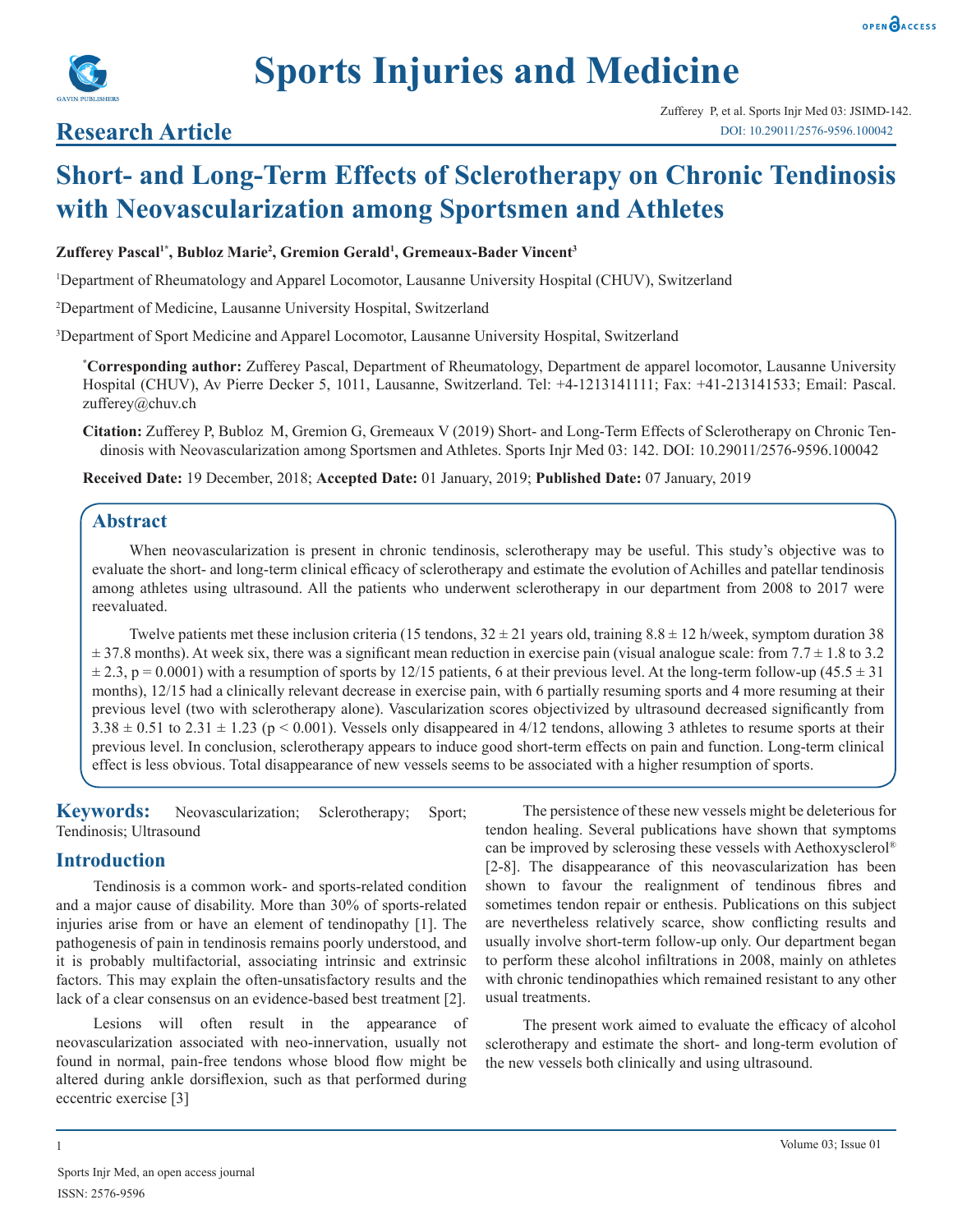# **Material and Methods**

#### **Design**

This was a real-life observational study of all the patients who underwent sclerotherapy in our department from 2008 to 2017. Retrospective data on patients' pre-sclerotherapy presentation were extracted from their medical records. As a post-sclerotherapy follow-up, we used their medical files but also contacted the patients prospectively, offering them a check-up consultation involving a clinical evaluation and an ultrasound examination.

The study was approved by the Human Research Ethics Committee of the Canton Vaud (CER-VD: 2016 01432) and meets the ethical standards of the International Journal of Sports Medicine [9].

#### **Patient Recruitment**

**Inclusion Criteria:** All patients who had undergone one or more sclerotherapy treatments in our department, for chronic tendinitis and tendinopathy of the Achilles or patellar tendons, between 2008 and 2017, were eligible for inclusion, regardless of previous treatments and therapeutic approaches, whether medication, infiltration or physiotherapy.

**Exclusion Criteria:** Patients with a current inflammatory enthesopathy and those who refused to participate in the study after having given their consent were excluded.

#### **Baseline Clinical Evaluation**

At the initiation of sclerotherapy, the data recorded were age, sex, general health condition, possible comorbidities, sports practiced before the injury, estimated intensity of sporting activity in hours/week, and the ensuing degree of inability to practice that sport and disability in everyday life. Three degrees of disability were scored semi-quantitatively: 1 for a minor disability only present during intensive sports activity; 2 for moderate disability in recreational sports; and 3 for a major disability in all situations, including usual daily activities.

The average level of pain in the week preceding sclerotherapy was also evaluated according to the patient's personal feelings on a Visual Analogue Scale (VAS) from 0 to 10 ( $0 =$  not painful, to 10 = extremely painful). The duration between symptom onset and the first sclerotherapy, as well as between the last sclerotherapy and the follow-up visit, were calculated and expressed in months.

#### **Ultrasound Examination**

Tendons were examined using both B and Doppler modes. Each tendon was examined in the long- and short-axes by the same rheumatologist, highly experienced in ultrasound techniques. The examiner routinely measured tendon thickness and searched for areas of heterogeneous echogenicity, the possible presence of paratendinous fluid and calcification, and any other signs that may have indicated current or previous lesions

Using Doppler mode ultrasound, neovascularization (Figure1) was assessed using the semi-quantitative methodology previously defined and tested by Öhberg et al. in 2002 [3] and which classifies the appearance of vessels inside the tendons (0,  $1+, 2+, 3+, 4+$ ). The score was 0 when no vessels were visible;  $1+$ when one or two small vessels were present, mostly in the anterior part of the tendon; and 2+ to 4+ when there were several irregular vessels throughout the tendon. The ultrasound devices used were a Phillips HD1 and, from 2013 onwards, an Esaote MyLab 75.



Figure 1: examples of neo vascularization that can be visualized by ultrasound, the vessels emerge from below the tendon and penetrate into it (Achilles: a; Patella: b and c).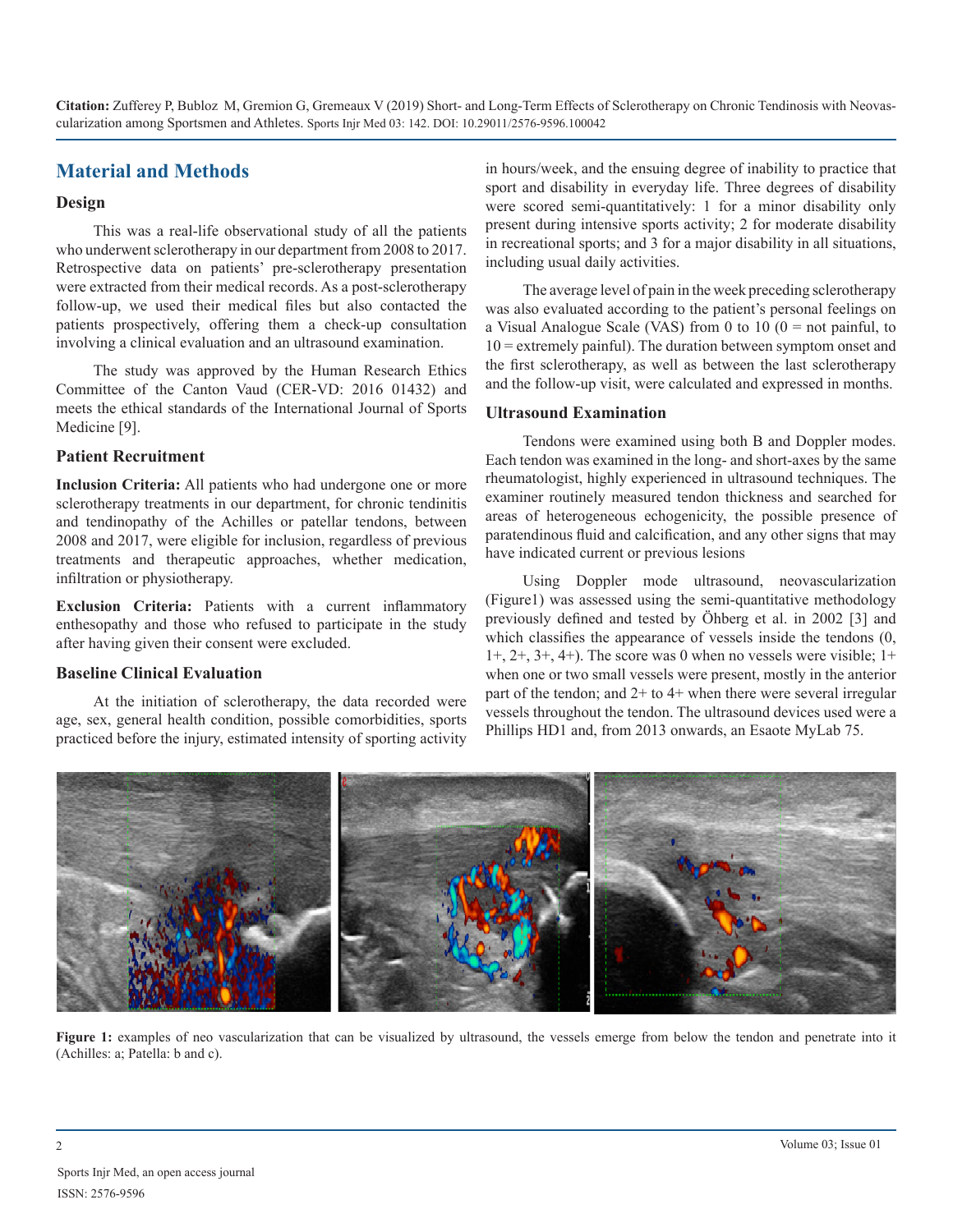#### **Therapeutic Procedure**

The sclerosing compound used was polidocanol (Aethoxysclerol® 0.5%,), with lauromacrogol 400 as the active substance at a concentration of 5 mg/ml. Skin was washed and disinfected before injection. Polidocanol was injected using a small volume needle, its length dependent on the depth of the new vessels relative to the skin. Local anesthesia was not used since polidocanol is anesthetic. The procedure was performed under ultrasound guidance and checking that pain disappeared immediately after the injection, thanks to the anesthetic effect of polidocanol.

The amount of liquid injected was not standardized but generally corresponded to that of commercially available bulbs (1-2 cc). Patients received 1-5 infiltrations with intervals of 15 days between each injection. After this, the case was re-evaluated, and other management options considered.

#### **Short-Term Evaluation**

After each injection, patients were recommended to remain relatively rested and, in particular, not to strain the treated tendon for two weeks. After this period, patients could resume their normal activities if the pain allowed them to. No restrictions were set as to the use of medication or anti-inflammatory creams.

The short-term evaluation was carried out an average of six weeks after the last sclerotherapy session. This included patients' self-assessments of perceived disability (as at the baseline visit) and of their ability to resume sports as before or their need to adapt those activities. Their recovery was classified into three categories: "no" if there was no resumption of sport; "partial" if recovery was partial or activities had to be adapted; and "yes" if the patient had been able to resume training and sports activities as before. Therapeutic approaches other than sclerotherapy, and their effects on symptoms, were also recorded. Finally, the residual pain level experienced by the patient was reassessed on the same VAS from 0-10 as a baseline.

#### **Long-Term Follow-Up**

The final follow-up visits occurred between October 2016 and October 2017. Clinical examinations and echographic evaluations were carried out by three rheumatologists who were also experienced musculoskeletal ultrasonographers. The ultrasound procedure performed was identical to that of the initial examination.

#### **Statistics**

Student's t-test or Fisher's exact test were used to compare qualitative variables, depending on the application. Qualitative and quantitative variables were compared using the Wilcoxon test or the Kruskal-Wallis test, depending on the number of classes of

# **Results**

#### **Baseline Clinical and Demographic Data**

Of the 14 patients who had received sclerotherapy, 12 accepted to participate in the study (two women, ten men). As three patients had bilateral chronic tendinopathies, a total of 15 treated tendons were evaluated: 11 patellar tendons and 4 Achilles tendons They were mainly young, with heavy training schedules before the onset of tendinopathy (8.8  $\pm$  12 h/week), 4 being elite athletes and 2 being sports teachers. Median age was 32 years old. The sports practiced were basketball (5/15), running (3/15) and soccer (3/15), and some patients practiced several sports. Mean symptom duration was 32 months (range 6-168) before sclerotherapy was started. The median number of sclerotherapy sessions performed was three.

At baseline, before the first sclerotherapy treatment, pain was described as high  $(\geq 7/10)$  on the VAS for pain) during exercise for 13/15 tendons (mean  $7.7 \pm 1.8$ ), but very low at rest (mean  $1.7 \pm 2.09$ ). The disability score was moderate (or 2) in 73% of tendons, leading to a decrease in sports activities.

Before trying sclerotherapy, in 9/15 cases, patients had used non-steroidal anti-inflammatory drugs in topical, patch or tablet form; 13/15 had had physiotherapy; 6/15 had extracorporeal shockwave therapy; and 6/15 had already received corticosteroid injections. Patients reported that most of the time these treatments helped to temporarily relieve pain, but that tendinopathy started again as soon as they resumed their usual training schedule. In a third of cases, tendinopathy was very resistant to these treatments. Finally, 2 patients (2 tendons) underwent no other treatments before sclerotherapy.

Clinically, each patient had tendinopathy involving a thickened tendon and pain on palpation.

#### **Short-Term Follow-Up**

All patients underwent a short-term follow-up at 6 weeks. The number of infiltrations carried out varied from 1-5 (mean 3). No patients reported any side effects related to the injection and, importantly, no tendon rupture. The pain described during sports activities clearly improved in 12/15 tendons. The mean VAS pain scores were  $3.22 \pm 2.31$  during exercise and  $0.26 \pm 0.58$  at rest. The change was significant, both for rest pain  $(p = 0.01)$  and exercise pain ( $p = 0.000002$ ).

Patients experienced a positive clinical improvement in 40% (6/15) of the tendinopathies studied, with an almost complete disappearance of pain. A partial improvement in symptoms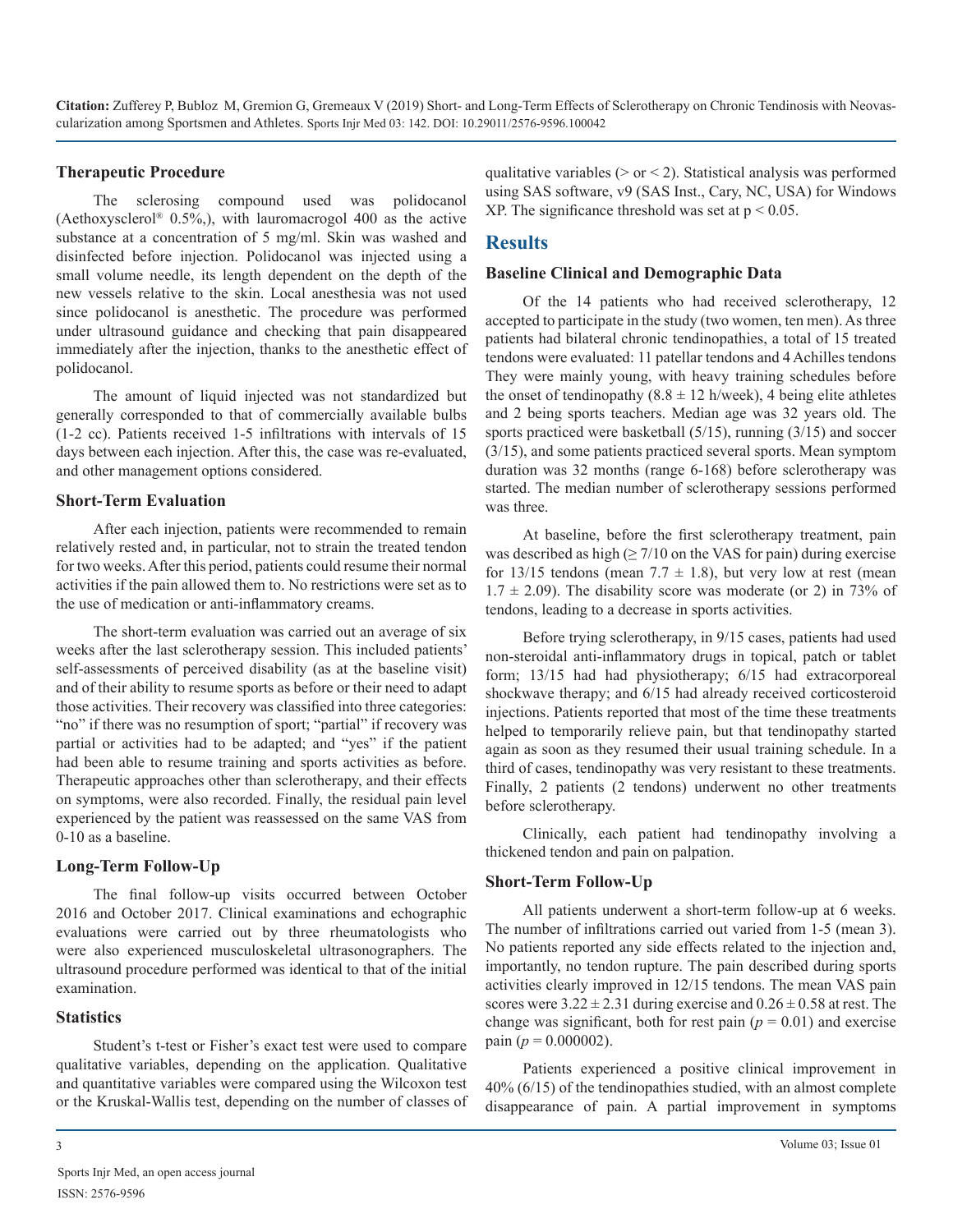was reported in 33% of tendinopathies, and 27% reported no improvements in their pain (VAS change  $\leq$  2/10). The resumption of sport after sclerotherapy sessions was possible in 12/15 cases, 6 at their previous level and 5 less intensely. In 3/15 cases, however, a resumption of sport remained impossible. One patient had to change the sport which he had previously practiced.

#### **Long-Term Follow-Up**

The mean duration of follow-up after the first sclerotherapy session was  $43.7 \pm 31$  months. An improvement in pain symptoms was reported in  $12/15$  initial tendinopathies (VAS change  $> 3/10$ ). The improvement was sufficient to allow a resumption of the same sport in 10 cases. However, recovery was complete and without any residual pain in only 4 cases. Also, only 2 of them were fully relieved by sclerotherapy, without additional treatment. Only for 5/15 tendinopathies no other means of treatment after sclerotherapy were used. The others required one or more treatments, as follows: 8 physiotherapies, 2 platelet-rich plasma injections, 2 extracorporeal shockwave therapies, 1 corticosteroid injections, 1 mesotherapy, 1 osteopathy, and 1 a surgical intervention (Table 1).

| <b>Tendons</b>   | <b>Neovascularization Initial</b><br>$(Grade0-4)$ | <b>Neovascularization Final</b><br>$(Grade0-4)$ | <b>Additional Treatment</b>        | <b>Sport Recovery</b> |
|------------------|---------------------------------------------------|-------------------------------------------------|------------------------------------|-----------------------|
|                  | 3                                                 | 2                                               | Physiotherapy prp                  | total                 |
| $\overline{2}$   | 3                                                 | $\mathbf{0}$                                    | Physiotherapy surgery              | total                 |
| 3                | 3                                                 |                                                 |                                    | stop                  |
| 4                | 4                                                 | 3                                               |                                    | stop                  |
| 5                | $\overline{4}$                                    | $\overline{2}$                                  |                                    | stop                  |
| 6                | 3                                                 | $\theta$                                        |                                    | total                 |
| 7                | 3                                                 | $\boldsymbol{0}$                                |                                    | total                 |
| 8                | 4                                                 | $\mathbf{0}$                                    | physiotherapy mesotherapy          | stop                  |
| 9                | 3                                                 | $\overline{2}$                                  | prp                                | total                 |
| 10               | $\overline{4}$                                    |                                                 | Physiotherapy shockwave            | partial               |
| 11               | 4                                                 | 3                                               | Physiotherapy Steroid infiltration | partial               |
| 12               | 3                                                 | 3                                               | physiotherapy                      | partial               |
| 13               | 3                                                 |                                                 | Physiotherapy shockwave            | partial               |
| Total (mean /SD) | 3.38 / 0.51                                       | 1.31/1.23                                       |                                    |                       |

**Table 1:** Echograhic evolution of neovascularization, additional treatments reported and recovery of sport at the final visit.

The mean follow-up time for the 4 patients who were able to resume their sports activities totally was not different from that of the rest of the group ( $52 \pm 33$  months). The time from symptom onset to sclerotherapy ranged from 6 to 168 months the mean symptom duration for the 4 patients who were able to resume their sports activities fully was 9.83 months (SD 2.71; median, 11), whereas the mean of the 4 people who had to stop sport totally was 43.5 months (SD 44.65; median 39).

#### **Baseline and Final Echographic Evaluations**

Using ultrasound in B-mode at baseline, the tendons were abnormal in all the patients. The images revealed either a distal or proximal focal hypoechoic appearance, sometimes with a loss of fibrillary structure and signs of calcification. Using color Doppler ultrasound showed neovascularization in all of them. The mean

initial neovascularization score  $\pm$  standard deviation, according to the Öhberg classification, was  $3.38 \pm 0.51$ .

During the final visit, two patients refused to undergo a new ultrasound examination. Eight of the 13 reevaluated tendons remained thickened (as were all the tendons at the time of sclerotherapy). Seven of the 13 tendons had a focal hypoechoic appearance, 1 had a rather hyperechoic appearance, and only 1 tendon had a normal appearance without evidence of injury.

The mean final neovascularization score  $(2.31 \pm 1.23)$  was significantly lower than the baseline score  $(0.38 \pm 0.51)$  (p < 0.001). Neovascularization had completely disappeared in 4/13 cases and decreased in 9/13 treated tendinopathies. Three of the 4 patients who were able to resume their sports at their previous levels had no residual neovascularization; 2 of them had been treated using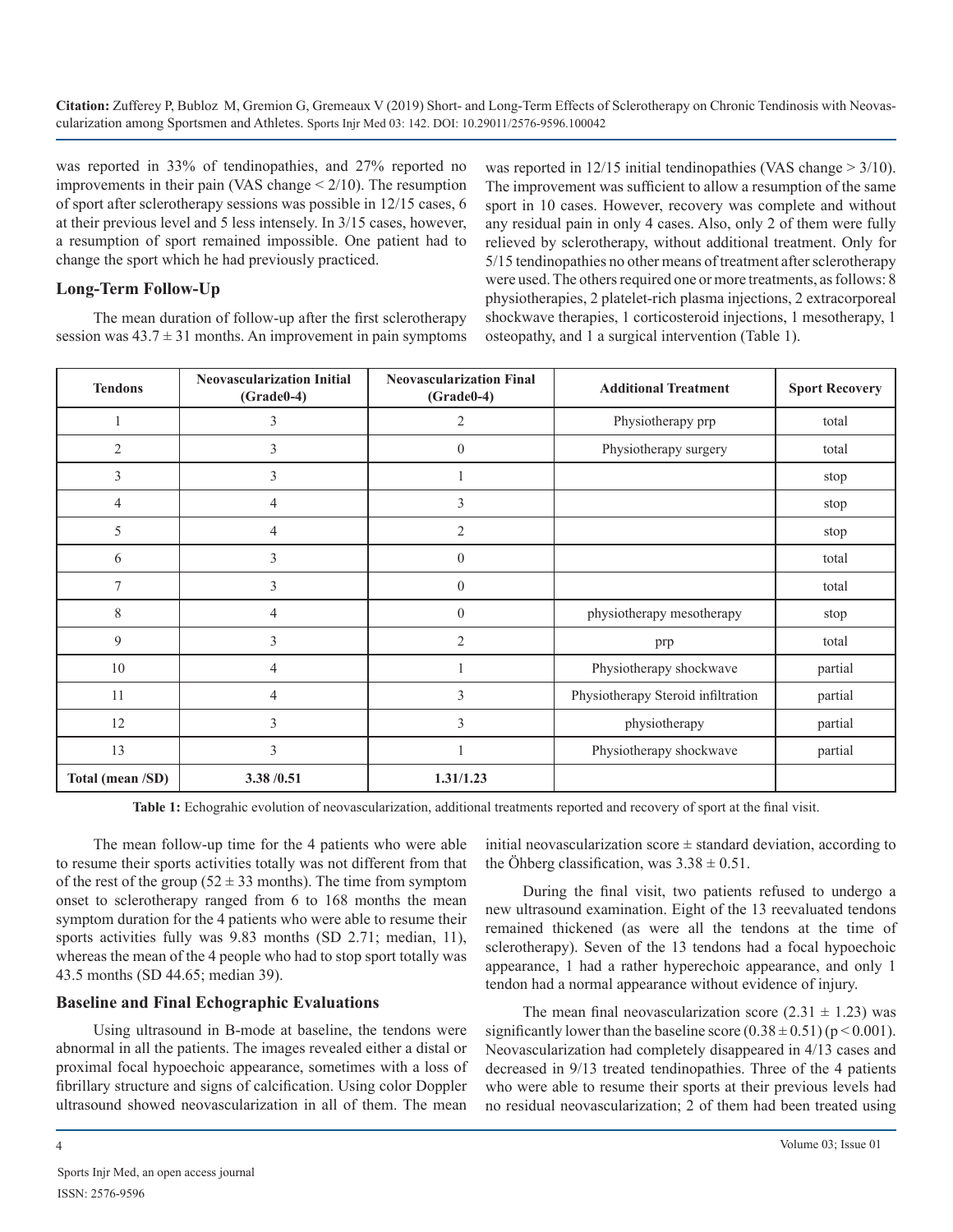sclerotherapy alone. The 6 cases with partial sports recovery had persistence of some neo-vessels. (see details in Table)

# **Discussion**

In this small cohort of athletes, sclerotherapy to treat neovascularization in Achilles and patellar tendinosis led to mixed results. We evidenced a significant and clinically relevant decrease in exercise-related tendon pain at 6-weeks follow-up, with 80% of patients (12/15) resuming their sports activities, half of them at the previous level. However, this positive effect did not seem to be maintained over time, as many patients had to use other therapies, and only 2 patients were completely relieved of pain and able to resume their previous level of sports activity following sclerotherapy alone. These results seem to be inferior to those previously reported in other studies of patellar tendinosis [4,5,10] or Achilles tendinosis [2-4,6-8], which reported positive effects in up to two thirds of cases [4].

This apparent discrepancy is probably explained by distinct study designs (real-life versus prospective study) [11], sample differences (our study's athletes had very long symptom duration before sclerotherapy), and our patients' very long follow-up (mean > 40 months). Mean duration of follow-up was only 3 months in Öhberg's initial randomized study [3] and 6 months in Hoksrud et al.'s [11] initial study. Nevertheless, in a subsequent study with a 24-month follow-up, the same author noted little healing and the [persistence of pain in most patients, as observed in our series \[4\].](https://www.ncbi.nlm.nih.gov/pubmed/23669088)  As mentioned in the results, the long time between symptom onset and sclerotherapy endured by most of our patients probably played a major role in their unsatisfactory long-term response to therapy. This delay seemed to be an important influence on outcomes. Good long-term clinical responses were mainly obtained when the procedure was applied within one year of symptom onset.

Moreover, given our real-life study and the duration of follow-up, it was impossible to control or standardize adjuvant treatments. Indeed, more than 50% of patients used pre- and/ or post-sclerotherapy treatments, and 30% had to reduce their training schedule or adapt their physical activity to reduce their level of pain. The relationship between neovascularization and symptoms is not very clear in the literature [12]. In the present study, only 4/12 patients had no residual vascularization at their follow-up visit. Hoksrud, et al. [13] found a similar proportion, with 35% of sclerotherapy-treated tendons showing no residual tendon vascularization. Although it was difficult to correlate the ultrasound examination images with patients' clinical evolution, due to the small, heterogeneous sample of patients, it is noteworthy that three quarters of the patients who were able to resume their sports activities completely had no residual vascularization.

Our study has several major limitations, including relatively few patients and a lack of standardized adjuvant therapies. The chronologies and contexts of each tendinopathy were also different for each participant. Although we were unable to have a control group, our results reflected the difficulties of managing this type of pathology in real life and its applicability in this context outside of randomized studies. With regards to the use of ultrasound, the main limitation was that the sensitivity of the different Doppler devices used during the study had increased significantly over time. This could have led to an overestimation of residual Doppler echogenicity in comparison to the initial evaluation.

# **Conclusion**

In conclusion, the results of the present real-life study were consistent with those of previous studies. Sclerotherapy is a treatment with no side effects and with a good short-term impact on pain and function in patients suffering from chronic tendinopathy with neovascularization. The long-term effects on clinical symptoms and neovascularization, however, are less obvious. A longer duration between symptom onset and sclerotherapy seems to have a negative influence on long-term results. Neovascularization may persist despite sclerotherapy. The disappearance of new vessels could be a criterion for a positive clinical evolution. Controlled studies to better specify the predictive criteria for good clinical response by all tendinopathies are to be recommended.

# **References**

- 1. [Murtaugh B, Ihm JM \(2013\) Eccentric training for the treatment of ten](https://www.ncbi.nlm.nih.gov/pubmed/23669088)dinopathies. Curr Sports Med Rep 12: 175-182.
- 2. [Alfredson H, Ohberg L, Forsgren S \(2003\) Is vasculo-neural ingrowth](https://www.ncbi.nlm.nih.gov/pubmed/14520512)  [the cause of pain in chronic Achilles tendinosis? An investigation using](https://www.ncbi.nlm.nih.gov/pubmed/14520512)  [ultrasonography and color Doppler, immunohistochemistry, and diag](https://www.ncbi.nlm.nih.gov/pubmed/14520512)[nostic injections. Knee Surg Sports Traumatol Arthrosc 11: 334-338.](https://www.ncbi.nlm.nih.gov/pubmed/14520512)
- 3. [Ohberg L, Alfredson H \(2002\) Ultrasound guided sclerosis of neoves](https://www.ncbi.nlm.nih.gov/pubmed/12055110)[sels in painful chronic Achilles tendinosis: pilot study of a new treat](https://www.ncbi.nlm.nih.gov/pubmed/12055110)[ment. Br J Sports Med 36: 173-175.](https://www.ncbi.nlm.nih.gov/pubmed/12055110)
- 4. [Hoksrud A, Bahr R \(2011\) Ultrasound-guided sclerosing treatment in](https://www.ncbi.nlm.nih.gov/pubmed/21841065)  [patients with patellar tendinopathy \(jumper's knee\). 44-month follow](https://www.ncbi.nlm.nih.gov/pubmed/21841065)[up. Am J Sports Med 39: 2377-2380.](https://www.ncbi.nlm.nih.gov/pubmed/21841065)
- 5. [Hoksrud A, Ohberg L, Alfredson H, Bahr R \(2006\) Ultrasound-guided](https://www.ncbi.nlm.nih.gov/pubmed/16832128)  [sclerosis of neovessels in painful chronic patellar tendinopathy: A ran](https://www.ncbi.nlm.nih.gov/pubmed/16832128)[domized controlled trial. Am J Sports Med 34: 1738-1746.](https://www.ncbi.nlm.nih.gov/pubmed/16832128)
- 6. [Lind B, Ohberg L, Alfredson H \(2006\) Sclerosing polidocanol injections](https://www.ncbi.nlm.nih.gov/pubmed/16967202)  [in mid-portion Achilles tendinosis: remaining good clinical results and](https://www.ncbi.nlm.nih.gov/pubmed/16967202) [decreased tendon thickness at 2-year follow-up. Knee Surg Sports](https://www.ncbi.nlm.nih.gov/pubmed/16967202)  [Traumatol Arthrosc 14: 1327-1332.](https://www.ncbi.nlm.nih.gov/pubmed/16967202)
- 7. [Ohberg L, Alfredson H \(2003\) Sclerosing therapy in chronic Achilles](https://www.ncbi.nlm.nih.gov/pubmed/12925869)  [tendon insertional pain-results of a pilot study. Knee Surg Sports Trau](https://www.ncbi.nlm.nih.gov/pubmed/12925869)[matol Arthrosc 11: 339-343.](https://www.ncbi.nlm.nih.gov/pubmed/12925869)
- 8. [Van Sterkenburg MN, de Jonge MC, Sierevelt IN, van Dijk CN \(2010\)](https://www.ncbi.nlm.nih.gov/pubmed/20601592)  [Less promising results with sclerosing ethoxysclerol injections for mid](https://www.ncbi.nlm.nih.gov/pubmed/20601592)[portion achilles tendinopathy: a retrospective study. Am J Sports Med](https://www.ncbi.nlm.nih.gov/pubmed/20601592)  [38: 2226-2232.](https://www.ncbi.nlm.nih.gov/pubmed/20601592)